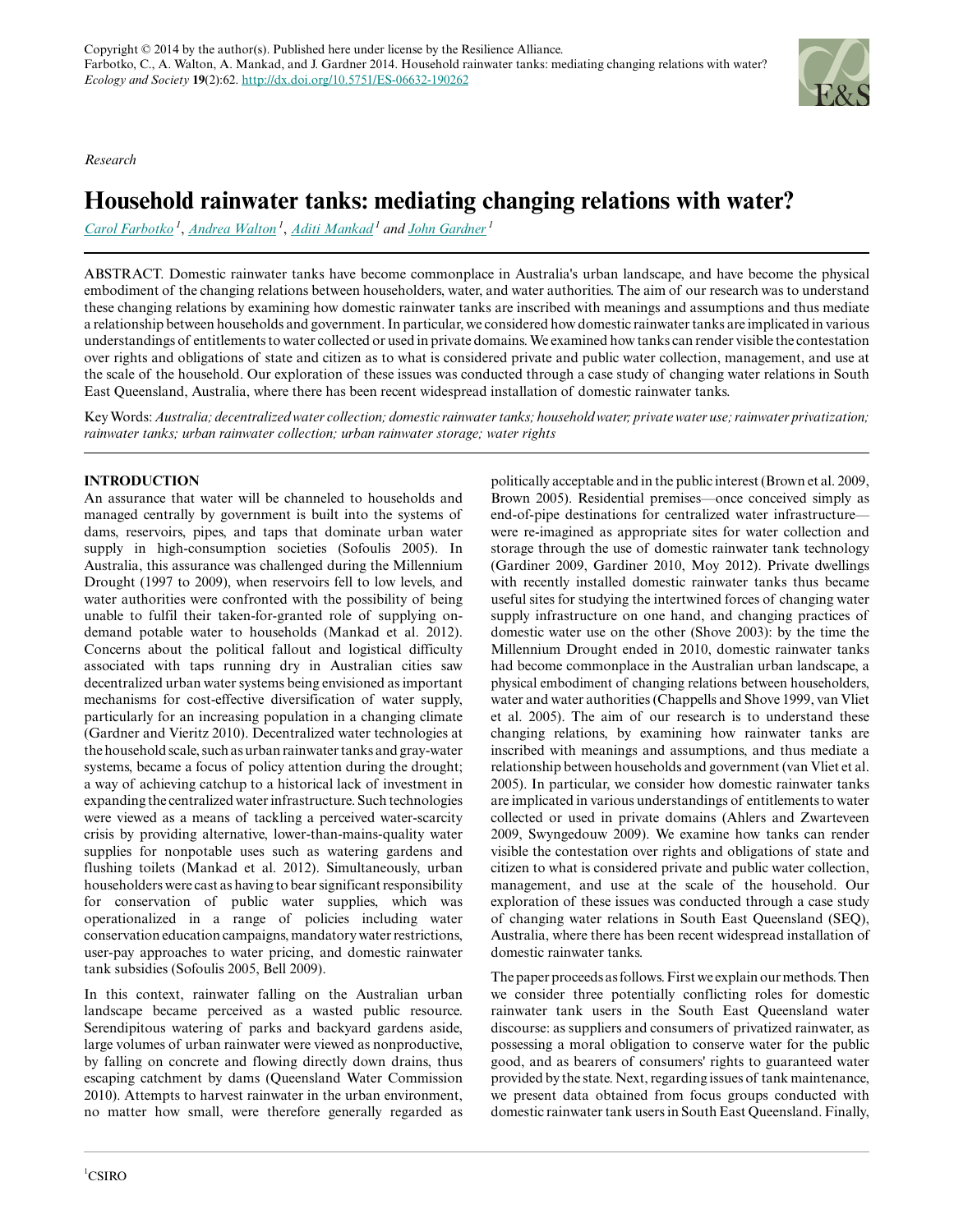we consider the maintenance of domestic rainwater tanks as rendering visible the changing relationships between householders, water, and water-planning authorities that may have important implications for water policy. We argue that if householders are chiefly concerned with tanks as a means of obtaining an independent and free-of-charge water supply, tensions between the privatization of rainwater, conservation of public water supplies, and commoditization of mains water may not be easily resolved.

### **METHODS**

We used an interpretive and constructivist approach to understanding changing relations between water-planning authorities and householders, as mediated by rainwater tanks. In such an approach, qualitative data are collected for the purposes of interpretation, and analysis is conducted using constructed categories. Interpretive and constructivist research does not set out to reveal the truth about the world, or to uncover causes of particular actions, such as the installation and maintenance of rainwater tanks. Rather, conclusions are drawn as a way to understand interrelations between multiple discourses; in this case, those found in water-planning strategies and in the perceptions of householders. Because interpretive approaches see research as producing situated, partial knowledge, we do not countenance a definitive account of newly installed domestic rainwater tanks, but seek to establish a plausible and credible one (Haraway 1991, Crang and Cook 1995). Interpretive and constructivist research differs epistemologically to positivism, which is broadly concerned with accessing factual information that exists in the world and that can be reliably measured, even if such measures are susceptible to error and are influenced by researcher subjectivities. While control and prediction are important in positivist research, they are not central to interpretive and constructivist approaches, which instead prioritize insight and understanding about social life (Saldanha 2011). We seek to understand the particularities of the case, rather than to enable generalizable findings (Lin 1998).

In South East Queensland, domestic rainwater tank practices and meanings are in an early stage of co-evolution, as many tanks are newly installed (van Vliet et al. 2005). Householders and waterplanning authorities in this region are starting to grapple with the potential problems related to domestic rainwater tanks (Walton et al. 2012). Associated issues of rainwater tank repair and maintenance are providing fruitful territory for exploring perceptions of rights and obligations of state and citizen to private and public water collection, ongoing water management, and water use at the scale of the household. Tank maintenance and repair have long been neglected as topics of social research because of their apparent banality, but it is precisely issues of technology breakdown that can reveal "the tensions between usually hidden infrastructures of supply, the cultures of consumption and coping amongst users . . . and the complex politics surrounding interruption, regulation, repair and maintenance" (Graham and Thrift 2007).

Our study included a review of literature on the politics of water, from which emerged three ways in which state–citizen water relations embodied in rainwater tanks can be conceptualized: in terms of the privatization of supply and consumption of rainwater, in terms of conservation of water for the public good,

and (since mains water is available to most households) in terms of consumers' rights to guaranteed mains water provided by the state. These three categories informed data collection and analysis.

Two qualitative methods of data collection were undertaken in the case study region of South East Queensland. The two datacollection methods were: a desktop study of changing discourses of household water supply, and focus groups with household tank users. The research question for the first stage of data collection asked: What state–citizen relations are suggested in domestic rainwater tank discourses? In this stage, a review of the key waterplanning strategy document, the *South East Queensland Water Strategy* (Queensland Water Commission 2010), and of associated policies, commentaries, and analyses, was undertaken to ascertain how domestic rainwater tanks were involved in redefining water discourses in South East Queensland during and following the Millennium Drought.<sup>[1]</sup> The research question for the second stage of data collection asked: What state–citizen relationship is most prominent among domestic rainwater tank users? In this stage, focus groups, conducted with from household tank users in the region, were used to gather detailed, contextual data on how issues of tank maintenance were governed. They generated a diversity of views on government–citizen relations mediated by tanks through a combination of information sharing and spontaneous discussion (Flick 2010). For the focus groups, 26 participants were recruited from the Brisbane region, with an equal mix of retrofitted and mandated tank owners. Four focus group discussions were held, with 6 or 7 participants in each. Participants were offered AUD\$70 for their time and expenses, and provided with an Information Sheet and Consent Form outlining the study, its minimal risk, the voluntary nature of participation, and the need for informed consent. The focus groups were recorded and transcribed.

The policy documents and focus group transcripts were then analyzed in an iterative process informed by the literature review, to identify particular themes in both the specification and practice of state–citizen relations around domestic rainwater tanks. An interpretive account of these state–citizen relations was developed through multiple readings of the key water-planning instruments and focus group transcripts, and by identifying key patterns of meaning among and across these documents. Evidence of official state rhetoric that positions rainwater tanks in terms of the privatization of supply and consumption of rainwater, conservation of water for the public good, and consumers' rights to guaranteed mains water provided by the state was gathered and summarized. Focus group transcripts were coded thematically, with statements detailing state–citizen relations identified using the following themes, which emerged following multiple critical readings of and across each transcript: control over tank water, freedom of tanks from regulation, tanks as private assets, tanks as public assets, rainwater as a common resource, and value of tank water in relation to mains water. The emphasis placed on each theme collectively by all focus group participants was then qualitatively evaluated and ranked as either high, moderate or low. Each theme was then related to one of the three conceptualizations of how state–citizen water relations are embodied, as informed by the literature review, thus enabling us to rank the importance of each for the group of South East Queensland residents involved in the study. To help us draw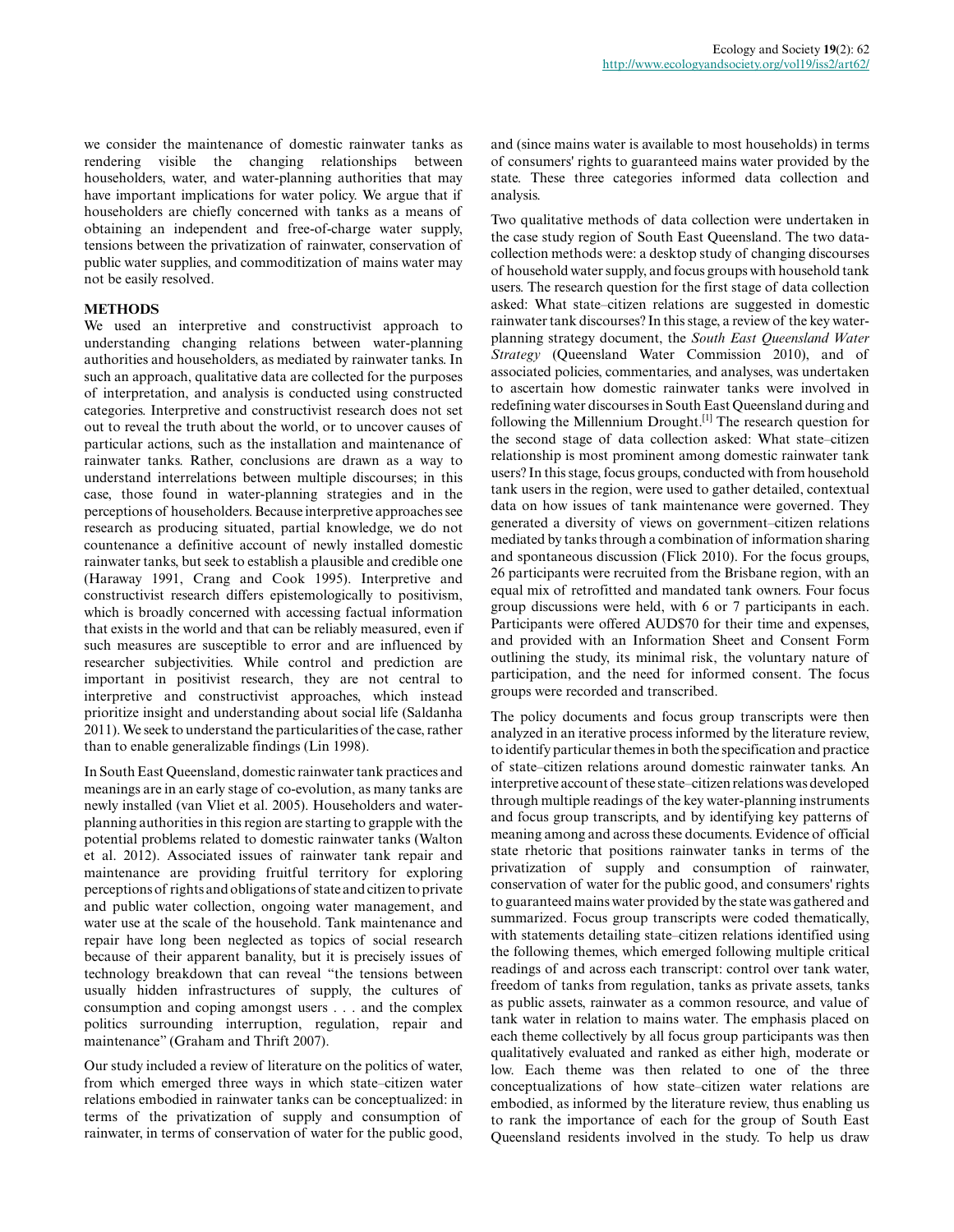conclusions, the values placed on the three types of state–citizen water relations in government and citizen discourse were juxtaposed. Then we could draw out possible conflicts between policy and practice in a complex system of water supply that involves both private and public infrastructure as well as sometimes conflicting values of conservation of water for the public good, private control of privately collected water, and guaranteed household water supplied by the state.

#### **RESULTS**

#### **Rainwater tanks and changing discourses of state–citizen relations**

The Millennium Drought was noteworthy as a period of rapid change in water management in many regions of Australia (Gardner and Vieritz 2010). In the populous South East region of the state of Queensland during the drought, the Queensland State Government's water management strategies became newly guided by the principle that "water is a scarce resource to be shared across the region" (Queensland Water Commission 2010). New, diversified systems of water supply were introduced. An extensive infrastructure building program resulted in a grid of interconnected dams, a desalination plant, and water recycling systems. Concomitantly, the approach to water management underwent significant reform and changed from a fragmented system among local government authorities to a deregulated system overseen by the state government. This change resulted in a complex structure that integrated both centralized bulk water suppliers and carriers, and local government-owned water retailers and distributors. The cost of new infrastructure and reformed distribution retailer entities was shared among water users, including households. Urban South East Queensland households that once relied almost exclusively on guaranteed potable mains water for all domestic uses with a pricing structure based on water access became consumers of mains water with a pricing structure based on usage. The effect on household finances was quite significant. The total water and sewerage bill for a household using 250 kL/yr, for example, was estimated to have risen 43%, from AUD\$813.90 to \$1166.62, in the three years from 2007 to 2010, with about one-third of the total water and sewerage bill, or AUD\$380, being a result of the state government's bulk water charges (Hurst and Moore 2010). South East Queensland homes, meanwhile, were newly positioned as sites for diversification of water supply. Uptake of domestic rainwater tanks was promoted through government subsidies in existing homes (e.g., postpurchase rebates<sup>[2]</sup>) and mandated in new homes. What types of state–citizen relations did these changes suggest? In this section we explore three possibilities.

#### *Rainwater: privatization of supply and consumption*

The Queensland government became the facilitator of a new market in domestic rainwater tanks, positioning these technologies as appropriate for helping to manage water scarcity:

*A large proportion of development in SEQ is located in coastal areas that receive higher rainfall than existing major dam catchments. Rainwater tanks . . . provide a way to capture some of this rainfall. Rainwater tanks are able to collect inflows from light rainfall, whereas dams may require 50 millimetres or more of rainfall in the catchment area before run-off commences*. (Queensland Water Commission 2010:70)

The facilitation occurred directly, through information campaigns about domestic rainwater tanks, by providing subsidies to rainwater tank purchasers, and by mandating the installation of tanks in new buildings, i.e., in both individual dwellings and office construction. Specifically, the South East Queensland building code stipulated that for individual dwellings, a minimum 5000-L tank was required, and it was to be connected to at least half of the available roof catchment area or  $100 \text{ m}^2$ (whichever is lesser) and be connected to specific indoor (e.g., washing machine cold tap, toilet flush) and outdoor (e.g., garden hose) endpoints (Department of Housing and Public Works 2008). The facilitation of a new market in domestic rainwater tanks by government also occurred indirectly. Demand was created, not necessarily intentionally, for new sources of household water when the government introduced stringent household water restrictions during the Millennium Drought. Householders with private property rights and/or spare capital to make an investment in a rainwater tank were able to gain private access to an additional, nonmains and unpriced source of water for discretionary use (e.g., watering gardens or topping up pools during water restrictions), as the Queensland government passed legislation establishing the principle that no levies or charges would be placed on the rainwater collected in tanks by households (Gardiner 2009). Arguably, through these policies the government was interested in making rainwater that falls outside the catchment areas for dams, and within private premises, available for private supply and consumption. Privatization is a process through which activities and resources that had not been formally privately owned, managed, or organized are transferred to a new property configuration that is based on some form of private ownership or control (Swyngedouw 2005). Thus, one way in which tanks embodied a change in relations between state and citizen in Queensland, was through the emerging privatization of supply and consumption of rainwater at the domestic scale.

#### *Conservation of water for the public good*

The government expected domestic rainwater tanks in South East Queensland, positioned as part of an agenda during the drought to conserve water as a public good, to function as a mechanism to help reduce household consumption of mains water (Beal et al. 2012):

### *Water from rainwater tanks . . . reduces demand on drinking water supplies from the SEQ Water Grid*. (Queensland Water Commission 2010:47)

The Queensland Water Commission ran a campaign to raise awareness of rainwater tanks as a component of their draft Water Strategy, sending out direct-mail brochures to 1.1 million households in South East Queensland, advertising in newspapers and other forms of media, and hosting community presentations (Queensland Water Commission 2010). Residents (and industry) in South East Queensland were expected by water authorities to engage in "efficient and responsible water consumption" (Queensland Water Commission 2010), and they faced financial penalty if they used excess water. Tanks embodied a request that householders "take more responsibility for their water supply and to learn to steward their water wisely" (Gardner and Vieritz 2010). Although a properly connected rainwater tank was estimated to reduce household water use by one-third, the extent to which domestic rainwater tanks actually facilitated reduced household water consumption was not clear. Attempts to measure water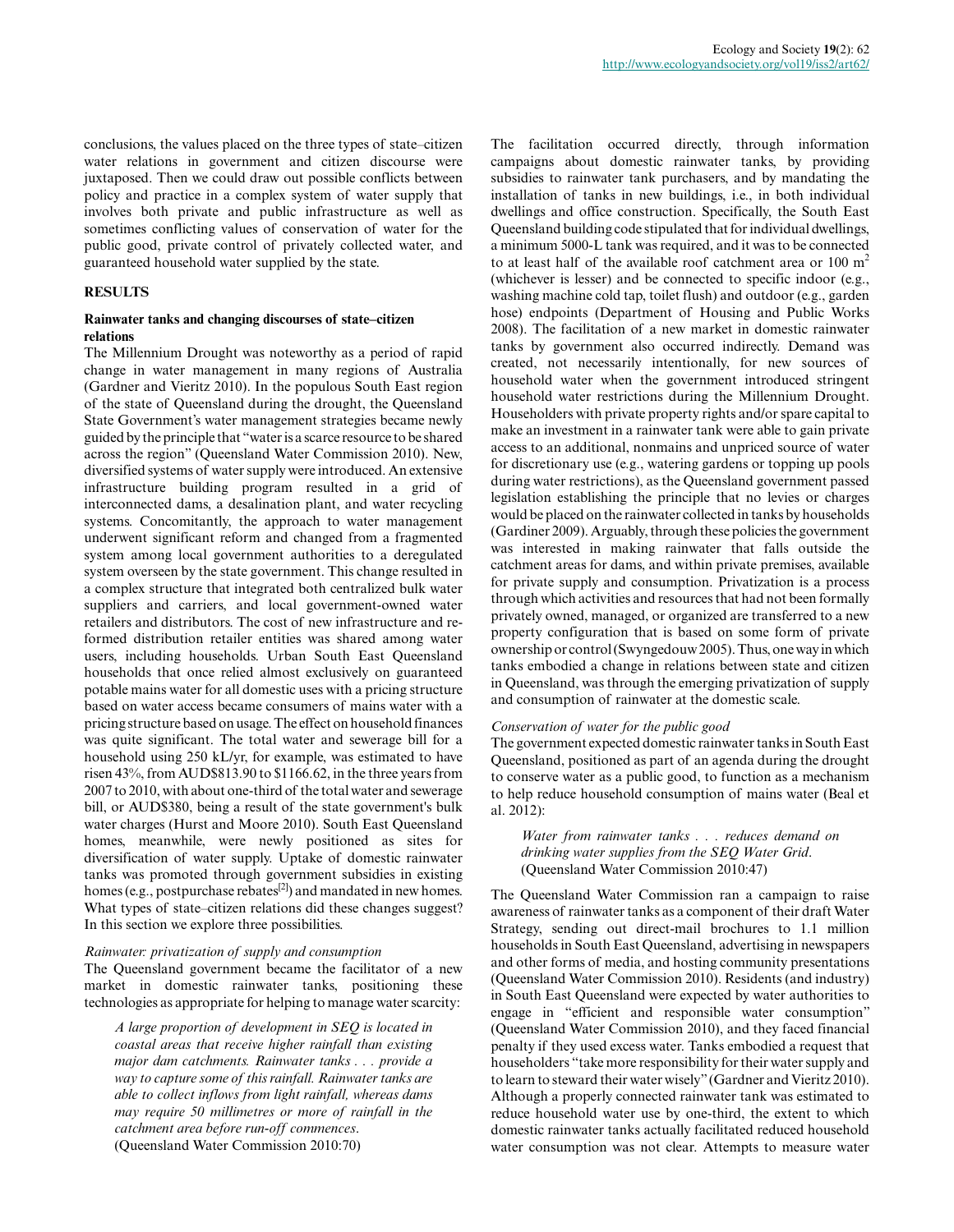savings often returned lower than expected results (Beal et al. 2012). The degree of interconnectivity between rainwater tanks and other water technologies meant that measurements of any rainwater savings provided by tanks alone were extremely difficult (Mankad et al. 2012). This issue was particularly problematic when rainwater tanks interacted with water-saving technologies such as reduced-flow shower heads. Indeed, as the uptake of water-saving technologies in households increased, the accuracy of measurements of water savings by rainwater tanks decreased. Nevertheless, Queensland water-planning authorities maintained a keen interest in quantifying, at regional and state levels, the volumes of water that domestic rainwater tanks were collectively "saving" and contributing to the state's overall water supplies (Moglia et al. 2012, Umapathi 2012). A second way in which tanks embodied changing relations between state and citizen in Queensland was thus defined by a moral expectation that citizens would use their tanks in such a way that they conserved mains water supplies for the collective good.

#### *Consumers' rights to guaranteed mains water provided by the state*

Urban households in South East Queensland had, for generations, experienced water abundance in their homes as the normal state of affairs. Mains water, supplied by government, has been available to urban South East Queensland households since the 1860s (Tisdell et al. 2002). During the Millennium Drought, a discourse of water scarcity was positioned in counterpoint to this everyday experience of abundance. Dam levels during the Millennium Drought fell to below 20% of capacity, low enough that water authorities were confronted with the possibility of being unable to fulfil an assumed role of supplying on-demand potable water to households (Mankad et al. 2012). However, the taps in South East Queensland households did not run dry during the Millennium Drought (cf. Kaika 2003); water-planning authorities introduced mandatory household restrictions on mains water, which became increasingly severe from 1997 to 2009. These restrictions were met with high levels of householder compliance, as demonstrated by South East Queensland wateruse patterns (Queensland Water Commission 2010). Such measures represented explicit attempts by government to interrupt expectations of water abundance among householders. However, despite evidence that such restrictions were useful for reducing water demand (Beal et al. 2012), water-planning authorities became reluctant to continue using them in postdrought water-planning strategies. The Queensland Water Commission introduced a permanent water-conservation measure of recommended water use as part of the South East Queensland Water strategy, and set an objective that the population of the region should experience water restrictions, on average, no more than once every 25 years, with public health and safety not compromised, and at least cost to the community (Queensland Water Commission 2010):

*Infrastructure will be planned so that the frequency of restrictions will be no more than once every 25 years, on average. These restrictions would be much less severe than those that applied during the recent drought, which prohibited almost all outdoor water use*. (Queensland Water Commission 2010:3)

Underlying this strategy was a perceived need to plan for potential climate change and future population growth. Also, there was feared public backlash over perceived rights to guaranteed household water failing to be met by government. This fear needs to be understood not only with reference to postdrought refilling of dams by heavy rains, but in the context of changes that were made to household water bills at around the same time, i.e., when household water charges were changed from access to usage to cover the costs of the new dam and other infrastructure. Householders felt that they were paying for the new dam through hefty water bills (Hurst and Moore 2010); water restrictions seemed to be no longer publically acceptable once piped household water became a relatively high-priced commodity. Householders had become less willing to relinquish their perceived right to guaranteed water provided by government than they had been at the height of the drought, before the new and expensive water grid came online. A third, albeit less direct, way in which tanks embodied changing relations between state and citizen in South East Queensland was thus through an assurance of essentially unrestricted mains water supplied by government, although only to the extent that the household could afford to pay for it. Mains water was newly positioned as a commodity, organized around the availability of and access to capital, replacing its historical status as a public good organized around citizen rights to water (Bakker 2001, Swyngedouw 2006, Roberts 2008). Significantly, this assurance was made around the same time as tanks were being installed in large numbers by householders in the region. Urban households with newly installed tanks were, for the most part, required to remain connected to the mains water supply for potable purposes, as public health regulations discouraged the use of tanks for drinking, bathing and cooking water.

In sum, three changes in the state–citizen relationship emerged from discourses of domestic rainwater tanks during and following the Millennium Drought: rainwater privatized for household supply and consumption, a moral expectation of households to contribute to ongoing public water supply conservation, and water infrastructure profitability. Almost simultaneously, households with tanks were: granted, through tank policy, usage of discretionary water that was dependent chiefly on rainfall and on access to capital, asked to reduce overall mains water consumption for the public benefit, and required to repay investment in centralized water infrastructure as a consumer of mains water. Domestic rainwater tanks were thus associated with at least three somewhat contradictory new relationships between state and citizen: by the privatization of consumption and supply of water for discretionary use at the domestic scale; by a moral duty of citizens to conserve water for the collective good; and by a consumer, rather than citizen, basis for the guarantee of mains water. It is important to understand householder perceptions of tank usage with reference to these newly envisaged state–citizen relations, which we turn to in the next section.

#### **Rainwater tanks and changes in state–citizen relations**

How were the changes in water discourse as discussed in the previous section, engendered in perceptions of state–citizen relations among South East Queensland households? Tank uptake in the region was vigorous, with an estimated 200,000 rainwater tanks being installed in urban households in South East Queensland between July 2006 and December 2008, and 60,000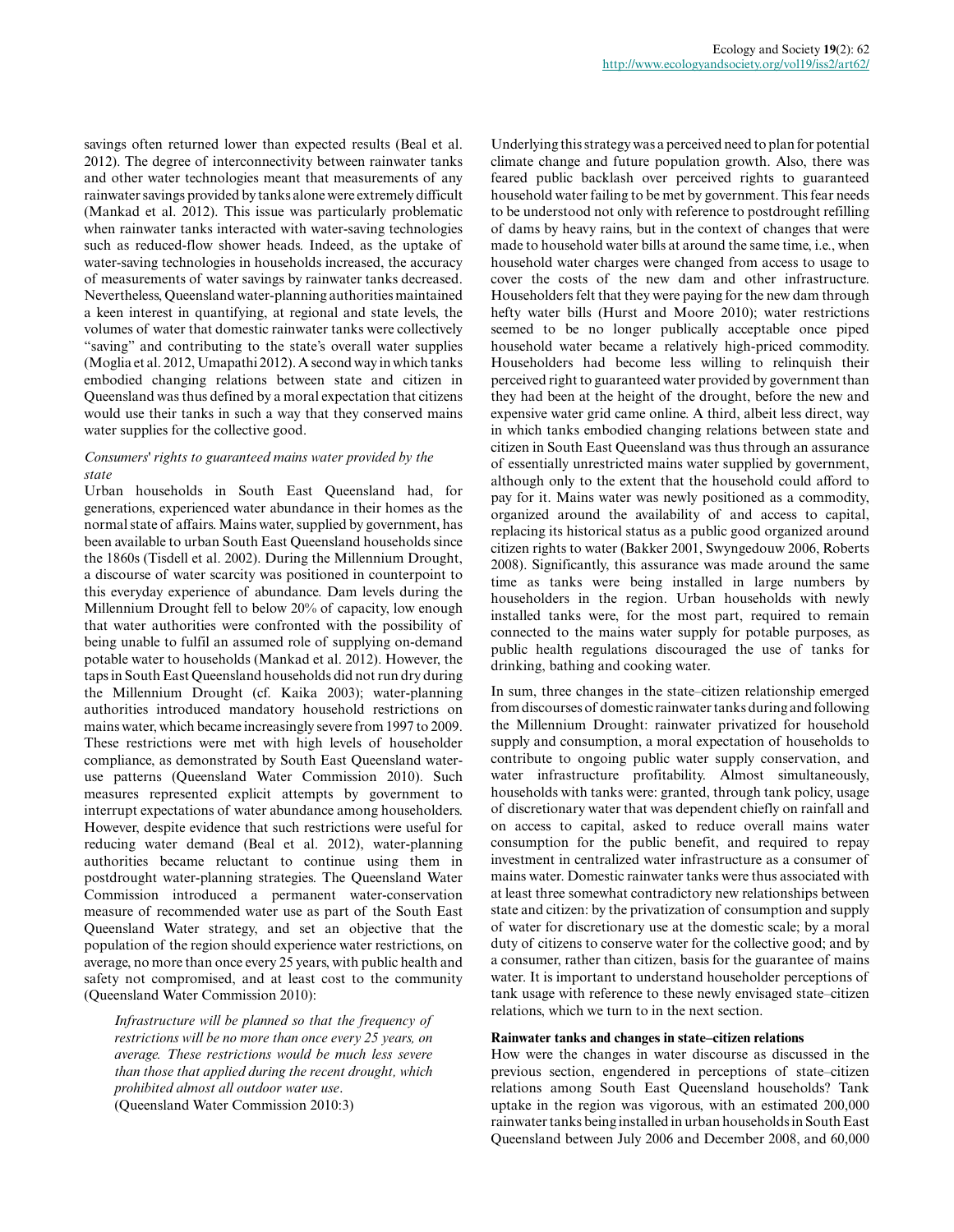| State-citizen<br>relationship                                           | Theme                                                           | Significance | Focus group extracts: examples                                                                                                                                                                                                                                                                                                                                                                                                                                                                                                                                              |
|-------------------------------------------------------------------------|-----------------------------------------------------------------|--------------|-----------------------------------------------------------------------------------------------------------------------------------------------------------------------------------------------------------------------------------------------------------------------------------------------------------------------------------------------------------------------------------------------------------------------------------------------------------------------------------------------------------------------------------------------------------------------------|
| Privatization of supply<br>and consumption of<br>rainwater              | Water saved for private,<br>discretionary use                   | High         | I think water tanks are a great way to save using town water; it<br>allows water to be used FREELY on the garden / car washing, etc.<br>I like that we can store our own water for our own purposes.<br>Guilt-free water for pool top-up and car cleaning we decide<br>when and how it is used.                                                                                                                                                                                                                                                                             |
|                                                                         | Minimal government<br>regulation of tanks is<br>desirable       | High         | People will be wary about being on a register; talking fees, what is<br>the hidden agenda?<br>What's the implication if they inspect it, find something wrong<br>with my tank and then I decide I don't want to fix it? Well then I'm<br>penalized or fined.                                                                                                                                                                                                                                                                                                                |
|                                                                         | Tanks are private, not<br>public, assets                        | Moderate     | My biggest concern is that eventually we will be billed for the water<br>we get from tanks, that it will become a bill.<br>And what will a register do, so that they can charge you to have the<br>tank?                                                                                                                                                                                                                                                                                                                                                                    |
| Conservation of water<br>for the public good                            | Tanks are public, not<br>private, assets                        | Low          | The government has invested a lot of money in water tanks in the<br>way of rebates. I'd like to think the government undertook some<br>duty of care to protect that investment.                                                                                                                                                                                                                                                                                                                                                                                             |
|                                                                         | Rainwater is at least partly<br>a common resource               | Low          | Rainwater is a wasted resource if not collected.<br>Tanks are part of the solution for managing water.                                                                                                                                                                                                                                                                                                                                                                                                                                                                      |
| Consumers' rights to<br>guaranteed mains water<br>provided by the state | Tank water valued in<br>relation to commoditized<br>mains water | High         | I feel a bit cynical about this if we get so efficient at doing this then<br>that means we save a lot of water. No one's using enough water so<br>they increase the rate of water to make up the budget shortfall.<br>Feel like no matter what you do the water bills are just going to<br>keep going up.<br>It comes down to price, because I don't value it really; my water<br>bill just keeps going up so therefore what's the point of it?<br>I'm very cynical; they just want to know how much money is<br>sitting out there in tanks and so that they can bill more. |

**Table 1**. State–citizen relations identified in focus group data.

of these being installed in new dwellings (Chong et al. 2011, Queensland Water Commission 2010). But what state–citizen relationship, if any, was prominent? We explored these questions in focus groups through issues of tank maintenance. From a householder perspective, mains water systems have typically not involved significant maintenance activities on their part (at least, not past the leaky tap) (Mankad et al. 2012). Questions of tank maintenance were, therefore, useful because they could make visible the changing relations between householders, tanks, tank water, and authorities, but in such a way that they did not normatively pre-position tank users as possessing a moral duty to save water, as suppliers and consumers of privatized water, or as bearers of a right to guaranteed mains water consumption. Rather, by discussing with households government intervention strategies to facilitate the ongoing operation and performance of household rainwater tanks into the future (see Walton et al. 2012), it was possible to examine if, and how, new state–citizen relations were being favored by householders in discussions about their tank practices.

Themes corresponding to each of the three state–citizen relations were identified following multiple critical readings of the focus

group transcripts and were cross-checked with key ideas about public and private water identified in the literature review (Table 1). Privatization of supply and consumption of rainwater were mapped to significant participant concerns about control over tank water and freedom of tanks from regulation, and moderate concern about tanks as private assets. Conservation of water for the public good was mapped to low participant concerns about tanks as public assets and rainwater as a common resource. Consumers' rights to guaranteed mains water provided by the state was mapped to high participant concerns about value of tank water in relation to mains water.

Table 1 shows that among focus group participants there was considerable anxiety about government regulation of household tanks on the one hand (including their revenue-raising potential), and strong desires for tank maintenance and use to be matters of individual choice on the other. Householders in the region were largely concerned with domestic rainwater tanks, and the water they collected, as private rather than public resources. In their water-planning strategy, the government had taken rainwater that fell outside the catchment areas for dams and made it available for both private ownership and to contribute towards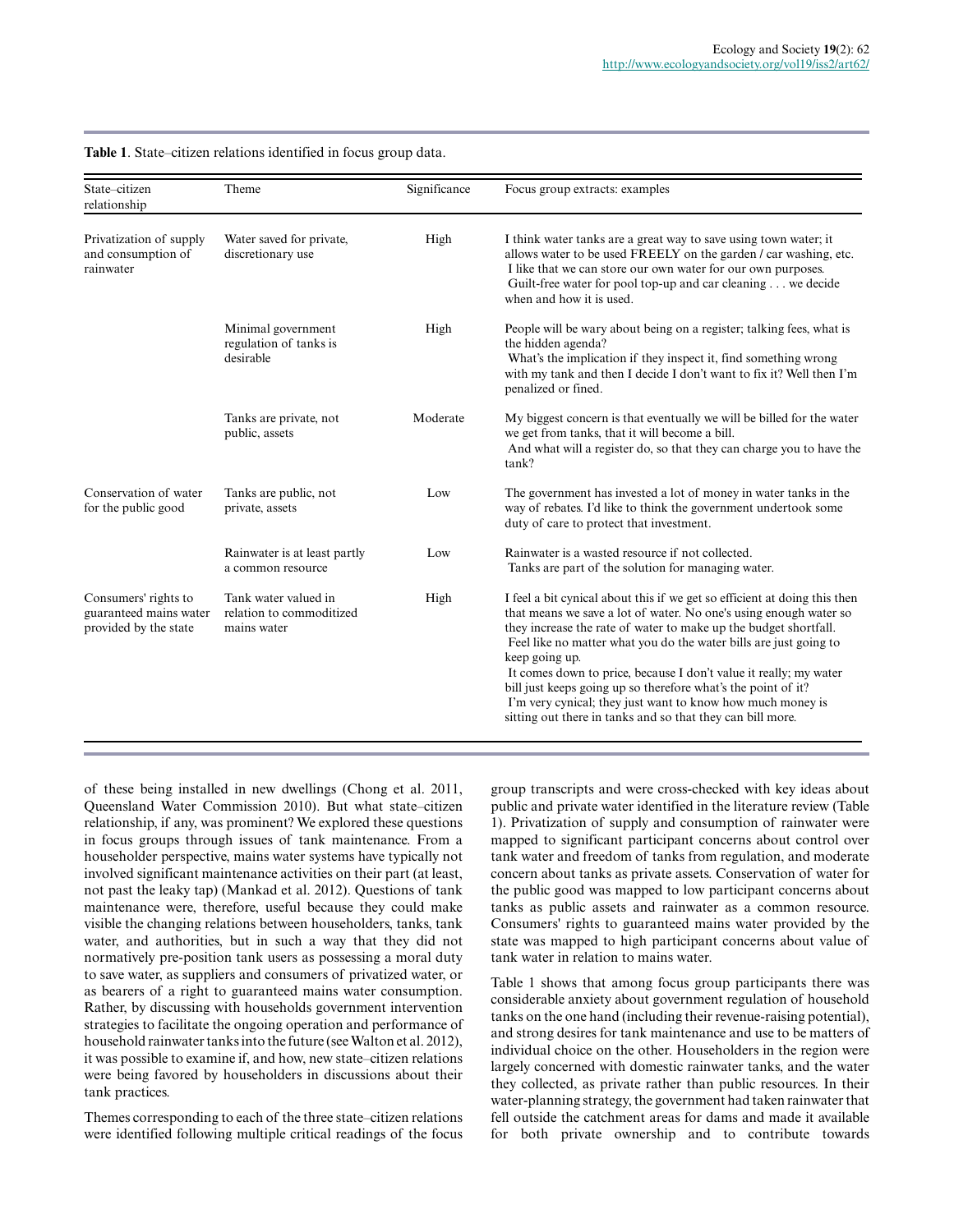conservation of public water supplies. However, domestic rainwater tanks were embraced by householders largely as a means of privatization of water supply and consumption, which outweighed a sense of moral duty to conserve water supplies for the public good. Furthermore, as the extracts in Table 1 make clear, tank users understood their tanks in the context of significantly higher bills for mains water that they paid following the boom in tank uptake. Indeed, they were concerned that effective use of their tanks for conservation of public supply would result in unwanted tank regulation, higher charges for mains water, and perhaps charges for tank water.

#### **DISCUSSION**

Water discourses in South East Queensland broadly positioned householders as possessing an abstract moral duty to conserve water supplies for the collective good. Various policies attempted to present householders with as much choice and as little regulation as possible in achieving this goal, and addressed householders as consumers of tanks and tank water. The specification of a voluntary target of maximum consumption of 200 L/person/day, for example, was to be achieved "without significantly changing the lifestyle that South East Queensland residents enjoy" (Queensland Water Commission 2010). Water authorities assumed that financial considerations were likely to motivate householders to install rainwater tanks, and facilitated uptake of rainwater tanks largely through market mechanisms. Most householders could choose whether or not to retrofit their homes with tanks, and they could choose whether or not to take advantage of government subsidies in doing so. It may have been an idealized citizen-consumer that government was hoping to engage through domestic rainwater tanks to achieve both the goal of expanded water supply and the goal of water conservation: one who had access to the capital required to purchase goods in the market that the government deemed useful for social and ecological ends, as well as the desire to engage in conservation of public water resources.

However, householders in the focus groups in this study more closely resembled privatized water suppliers than consumercitizens. For the focus group participants, rainwater tanks were largely perceived as a means of privatizing rainwater, a way of disentangling some household water consumption from regulation, in the context of changing expectations of guaranteed mains water. Tank users valued regulatory autonomy over material autonomy. They valued the freedom of having largely unregulated tank usage and discretionary water not subject to the pricing or restrictions of mains water, over independence from the grid (cf. Gardiner 2010, Gardner and Vieritz 2010). They were expressing a preference to operate their tanks according to central tenets of neoliberalism, namely, that regulation of activities by the state would be minimal, and any water collected in tanks would be available only for private, discretionary use, rather than used chiefly with conservation for the public good in mind (see also Moy 2012). Rainwater collected in tanks in Australia has been found to be "always" more expensive than mains water (Gardner and Vieritz 2010); households were exercising a perceived consumers' right to do as they saw fit with this luxury water. Despite legislation promising that no levies or charges would be placed on the rainwater collected in tanks by households, householders showed considerable skepticism and disapproval of government attempts to exercise any form of control over tanks

and tank water. They most particularly resented the idea that government would attempt to use tanks to generate revenue. Rainwater was not seen by households as chiefly a common resource to be shared equitably, but rather as a scarce good over which private rather than social considerations should dominate.

For tank households, the value of tank water was intertwined with the new positioning of mains water as a commodity that the new water bills represented. In this context, households with tanks became more, not less, protective of a perceived right to guaranteed mains water provided by government. However, mains water and tank water were both to be enjoyed as private commodities rather than preserved as a social good. Our findings are supported by a study of motivations for tank installation in South East Queensland in which:

*Only five per cent of 200 respondents referred to community responsibility because of drought and limited mains water supplies as relevant to their decision to install a tank. More common motivations were to achieve independence from water use restrictions, to get the rebate and to top up the pool . . . . Three quarters strongly agree with the statement that the water is their own private resource and that they like the feeling of independence it gives them. These people would greatly resent any regulation of their tank water* (Gardiner 2009).

The same study also suggested that a number of tank installers did not apply for government rebates because there was a fear that their tank would be subject to subsequent regulation and that their contact details would facilitate unwanted approaches from authorities (Gardiner 2009).

Given the results of this study, it is not surprising that waterplanning authorities in South East Queensland are encountering tensions between the need to maintain a stake in household rainwater tanks to advance social considerations such as water conservation and public health, and to be seen as nurturing the value householders are finding in privatizing rainwater for discretionary uses (Gardiner 2010, Gardner and Vieritz 2010; see also Barrett and Wallace 2011). To address this tension, waterplanning authorities may need to more fully take into account how householders are positioning the privatization of rainwater in direct relation to the commoditization of mains water. In other words, as long as tank households are connected to mains water, the value placed on rainwater by householders collected in tanks needs to be understood with reference to the way they value the mains water supply. As Gardiner (2010) observes, there is a risk that domestic rainwater tanks will not be used if mains water is freely available, as the value of tank water is in its replacement for water that is not available publicly at any cost. On the other hand, there are important social considerations if mains water is subject to significant price rises. In the South East Queensland context, tank uptake was dependent on the availability of privately owned capital to make a perceived investment in a water tank; rather than, for example, on the basis of a social need. Tanks, therefore, did not improve access to water evenly, to the detriment of those without the financial resources to pay for tanks or to absorb increasing costs of water.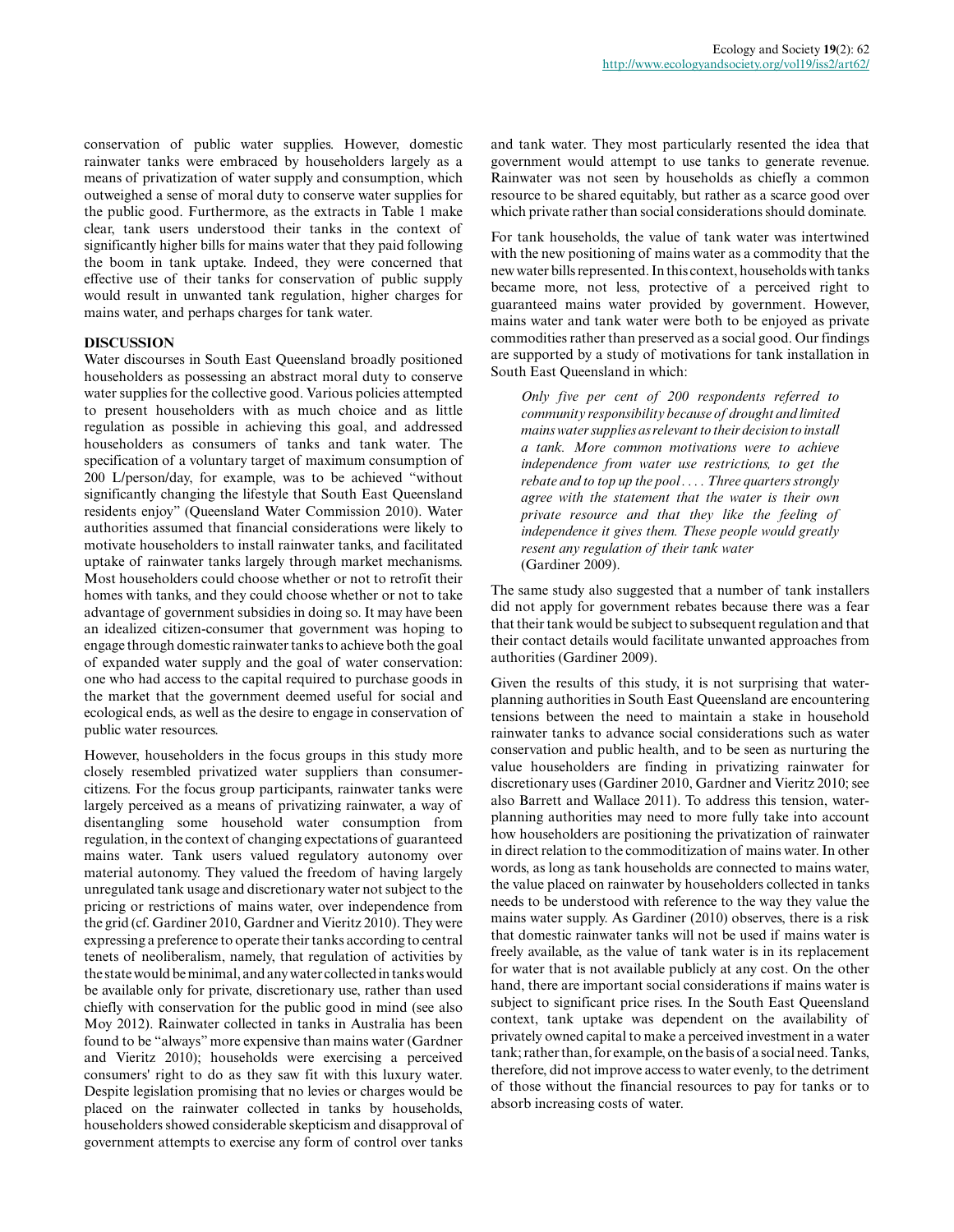#### **CONCLUSION**

Scholars of the politics of water frequently argue that, whereas water policy was once characterized by centralized state water systems that prioritized social equity, the priority now is likely to be economic equity, which is based on the principle that users should pay the full cost of what they impose on the system (Bakker 2001). Further, it is widely observed that this shift has resulted in a restructuring of water relations, whereby ideas about the right to water based on social citizenship have given way to a situation where water is organized around the availability of and access to capital (Swyngedouw 2006, Roberts 2008). We have explored how, in instances of water scarcity, it can be useful to characterize changing relations between households, water, and waterplanning authorities as a contestation, not only over economic and social equity but also environmental equity. Our study confirms that, in South East Queensland, supplementing water supply with small-scale, decentralized systems at the household scale may not, through technological change alone, advance environmental objectives such as reducing pressure on common water resources (Shove 2003, Seyfang 2005, Sofoulis 2005, van Vliet et al. 2005, Davison 2011, Moy 2012). Household water technologies such as domestic rainwater tanks can, however, be usefully understood in terms of how they are embedded in changing relations between state and citizen. In South East Queensland, households with tanks were almost simultaneously asked to reduce water consumption for the public good, granted usage of discretionary water that was dependent chiefly on access to capital and rainfall through tank policy, and mandated through mains water-usage bills to repay investment in centralized water infrastructure. Householders expressed little sense of a moral duty to conserve water supplies for the public good, but understood their tanks in terms of significantly higher bills for mains water that they began paying around the same time as the boom in tank uptake. Domestic rainwater tanks were embraced by householders largely as a means of privatization of water supply and consumption, at least in part a response to the commoditization of mains water to which their homes were obliged to remain connected.

A final point to note is that there is a difference between privatization of water by households and privatization of water by corporations, not least because privatization of rainwater is different to its commoditization. For South East Queensland households, tank water was not commoditized. Households did not see their tanks as being financially beneficial; specifically they did not contribute significantly to reduced household water bills, particularly after tank outlay and operating costs of attached electric pumps were taken into account (see also Gardner and Vieritz 2010). Yet households indicated a desire for control over water collected in their tanks. In the absence of substantial regulation of domestic rainwater tanks, water authorities were effectively relinquishing some of the traditional functions of state water supply to households, such as decision-making transparency and operational control. The householders taking up these functions were also citizens, arguably with an entitlement to participation in the management of public water resources. Whether they also had an obligation to practice a moral duty to conserve water supplies for the collective good was, in the eyes of South East Queensland households, not necessarily a given. Tank households were, by insisting on the privatization of supply and

consumption of rainwater, exercising their right as citizens to express a preference for a particular model of water management. This model was a neoliberal one, which the water-planning authorities had promoted and accommodated. Only lip service seemed to be paid to the goal of conservation of public water supply, while planning was ultimately concerned with the expansion of supply to meet demand, even under low rainfall conditions. On the other hand, the privatization of rainwater in domestic rainwater tanks by households may also be interpreted as a refusal to accept a perceived contradiction in water-planning (Swyngedouw 2005): attempts by the government to profit from household consumption of mains water at the same time as urging households to reduce their consumption for the public good may not be well-received.

## *Responses to this article can be read online at:* [http://www.ecologyandsociety.org/issues/responses.](http://www.ecologyandsociety.org/issues/responses.php/6632) [php/6632](http://www.ecologyandsociety.org/issues/responses.php/6632)

#### **Acknowledgments:**

*The research on which this paper is based was funded by the Urban Water Security Research Alliance, Australia.*

#### **LITERATURE CITED**

Ahlers, R., and M. Zwarteveen. 2009. The water question in feminism: water control and gender inequities in a neo-liberal era. *Gender, Place and Culture:a Journal of Feminist Geography* 16:409-426. [http://dx.doi.org/10.1080/09663690903003926](http://dx.doi.org/10.1080%2F09663690903003926)

Bakker, K. 2001. Paying for water: water pricing and equity in England and Wales. *Transactions of the Institute of British Geographers* 26:143-164. [http://dx.doi.org/10.1111/1475-5661.00012](http://dx.doi.org/10.1111%2F1475-5661.00012)

Barrett, G., and M. Wallace. 2011. An institutional economics perspective: the impact of water provider privatisation on water conservation in England and Australia. *Water Resources Management* 25:1325-1340. [http://dx.doi.org/10.1007/s11269-010-9747-0](http://dx.doi.org/10.1007%2Fs11269-010-9747-0)

Beal, C. D., A. Sharma, T. Gardner, and M. Chong. 2012. A desktop analysis of potable water savings from internally plumbed rainwater tanks in South-East Queensland, Australia. *Water Resources Management* 26:1577-1590. [http://dx.doi.](http://dx.doi.org/10.1007%2Fs11269-011-9973-0) [org/10.1007/s11269-011-9973-0](http://dx.doi.org/10.1007%2Fs11269-011-9973-0)

Bell, S. 2009. The driest continent and the greediest water company: newspaper reporting of drought in Sydney and London. *International Journal of Environmental Studies* 66:581-589. [http://dx.doi.org/10.1080/00207230903239220](http://dx.doi.org/10.1080%2F00207230903239220)

Brown, R. R. 2005. Impediments to integrated urban stormwater management: the need for institutional reform. *Environmental Management* 36:455-468. [http://dx.doi.org/10.1007/s00267-004-0217-4](http://dx.doi.org/10.1007%2Fs00267-004-0217-4)

Brown, R. R., N. Keath, and T. H. F. Wong. 2009. Urban water management in cities: historical, current and future regimes. *Water Science and Technology* 59:847-855. [http://dx.doi.](http://dx.doi.org/10.2166%2Fwst.2009.029) [org/10.2166/wst.2009.029](http://dx.doi.org/10.2166%2Fwst.2009.029)

Chappells, H., and E. Shove. 1999. The dustbin: a study of domestic waste, household practices and utility services.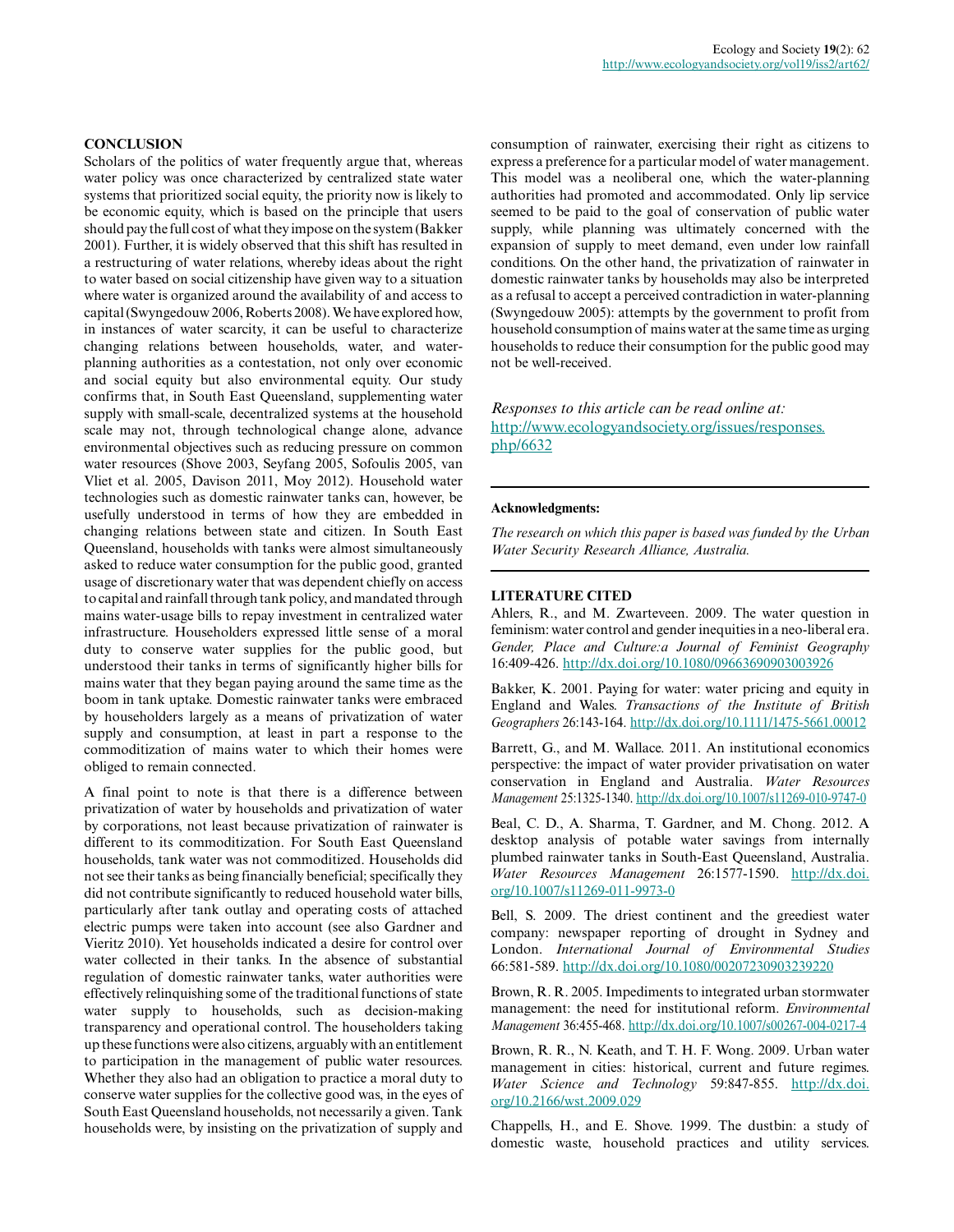*International Planning Studies* 4:267-280. [http://dx.doi.](http://dx.doi.org/10.1080%2F13563479908721739) [org/10.1080/13563479908721739](http://dx.doi.org/10.1080%2F13563479908721739)

Chong, M. N., S. Umapathi, A. Mankad, A. Sharma, and T. A. Gardner. 2011. Benchmark analysis of water savings by mandated rainwater tank users in South East Queensland (Phase 2). Technical Report No. 49. Urban Water Security Research Alliance, City East, Queensland, Australia.

Crang, M., and I. Cook. 1995. Doing ethnographies. Geobooks, Norwich, UK.

Davison, A. 2011. A domestic twist on the eco-efficiency turn: environmentalism, technology, home. *In* R. Lane and A. Gorman-Murray, editors. Material Geographies of Household Sustainability. Ashgate, Farnham, surrey, UK.

Department of Housing and Public Works. 2008. *Queensland Development Code MP4.2 – Water Savings Targets*. Brisbane, Queensland, Australia.

Flick, U. 2010. An introduction to qualitative research. Sage, London, UK.

Gardiner, A. 2009. Domestic rainwater tanks: usage and maintenance patterns in South East Queensland. *AWA Water Journal* 36:151-156.

Gardiner, A. 2010. Do rainwater tanks herald a cultural change in household water use? *Australasian Journal of Environmental Management* 17:100.

Gardner, T., and A. Vieritz. 2010. The role of rainwater tanks in Australia in the twenty first century. *Architectural Science Review* 53:107-125. [http://dx.doi.org/10.3763/asre.2009.0074](http://dx.doi.org/10.3763%2Fasre.2009.0074)

Graham, S., and N. Thrift. 2007. Out of order: understanding repair and maintenance. *Theory, Culture & Society* 24:1-25. [http://](http://dx.doi.org/10.1177%2F0263276407075954) [dx.doi.org/10.1177/0263276407075954](http://dx.doi.org/10.1177%2F0263276407075954)

Haraway, D. J. 1991. Simians, cyborgs, and women: the reinvention of nature. Routledge, New York, New York, USA.

Hurst, D., and Moore, T. 2010 October 27. Water bill plan 'could backfire'. *Brisbane Times*. [online] URL: [http://www.](http://www.brisbanetimes.com.au/environment/water-issues/water-bill-plan-could-backfire-20101026-172cx.html) [brisbanetimes.com.au/environment/water-issues/water-bill-plan](http://www.brisbanetimes.com.au/environment/water-issues/water-bill-plan-could-backfire-20101026-172cx.html)[could-backfire-20101026-172cx.html](http://www.brisbanetimes.com.au/environment/water-issues/water-bill-plan-could-backfire-20101026-172cx.html)

Kaika, M. 2003. Constructing scarcity and sensationalising water politics: 170 days that shook Athens. *Antipode* 35:919-954. [http://](http://dx.doi.org/10.1111%2Fj.1467-8330.2003.00365.x) [dx.doi.org/10.1111/j.1467-8330.2003.00365.x](http://dx.doi.org/10.1111%2Fj.1467-8330.2003.00365.x)

Lin, A.C. 1998. Bridging positivist and interpretivist approaches to qualitative methods. *Policy Studies Journal* 26:162-180. [http://](http://dx.doi.org/10.1111%2Fj.1541-0072.1998.tb01931.x) [dx.doi.org/10.1111/j.1541-0072.1998.tb01931.x](http://dx.doi.org/10.1111%2Fj.1541-0072.1998.tb01931.x)

Mankad, A., M. N. Chong, T. Gardner, and A. Sharma. 2012. Examining biophysical and socio-demographic factors across mandated tank users in urban Australia: a linking step towards achieving best practices. *Water Resources Management* 26:1983-1998. [http://dx.doi.org/10.1007/s11269-012-0003-7](http://dx.doi.org/10.1007%2Fs11269-012-0003-7)

Moglia, M., A. K. Sharma, G. Tjandraatmadja, A. Walton, and J. Gardner. 2012. *Strategies for managing the condition of rainwater tanks in South East Queensland*. *In* proceedings of Urban Water Security Research Alliance (UAWRA) Science Forum and Stakeholder Engagement: Building Linkages, Collaboration and Science Quality, 19–20 June 2012, Brisbane, Australia.

Moy, C. 2012. Rainwater tank households: water savers or water users? *Geographical Research* 50:204-216.

Queensland Water Commission. 2010. *South East Queensland water strategy*. The State of Queensland, Brisbane, Australia.

Roberts, A. 2008. Privatizing social reproduction: the primitive accumulation of water in an era of neoliberalism. *Antipode* 40:535-560. [http://dx.doi.org/10.1111/j.1467-8330.2008.00623.x](http://dx.doi.org/10.1111%2Fj.1467-8330.2008.00623.x)

Saldaña, J., Leavy, P., and Beretvas, N. 2011. *Fundamentals of qualitative research*. Understanding Qualitative Research series. Oxford University Press, New York, New York, USA.

Seyfang, G. 2005. Shopping for sustainability: can sustainable consumption promote ecological citizenship? *Environmental Politics* 14:290-306.

Shove, E. 2003. *Comfort, cleanliness and convenience: the social organization of normality*. New Technologies/New Cultures Series. Berg, Oxford, UK, and New York, New York, USA.

Sofoulis, Z. 2005. Big water, everyday water: a sociotechnical perspective. *Continuum: Journal of Media & Cultural Studies* 19:445-463. [http://dx.doi.org/10.1080/10304310500322685](http://dx.doi.org/10.1080%2F10304310500322685)

Swyngedouw, E. 2005. Dispossessing H2O: the contested terrain of water privatization. *Capitalism Nature Socialism* 16:81-98. [http://dx.doi.org/10.1080/1045575052000335384](http://dx.doi.org/10.1080%2F1045575052000335384)

Swyngedouw, E. 2006. *Power, water and money: exploring the nexus*. Human Development Report Office Occasional Paper, Human Development Report 2006. Human Development Report Office, United Nations Development Programme, and Centre for the Environment, School of Geography, Oxford University, Oxford, UK.

Swyngedouw, E. 2009. The political economy and political ecology of the hydro-social cycle. *Journal of Contemporary Water Research & Education* 142:56-60. [http://dx.doi.org/10.1111/](http://dx.doi.org/10.1111%2Fj.1936-704X.2009.00054.x) [j.1936-704X.2009.00054.x](http://dx.doi.org/10.1111%2Fj.1936-704X.2009.00054.x)

Tisdell, J., J. Ward, and T. Grudzinski. 2002. The development of water reform in Australia. Technical Report 02/05. The Cooperative Research Centre for Catchment Hydrology, Griffith University, Brisbane, Australia.

Umapathi, S. 2012. *Monitoring of residential rainwater tanks in South East Queensland to investigate mains water savings and volumetric reliability*. *In* proceedings of Urban Water Security Research Alliance (UAWRA) Science Forum and Stakeholder Engagement: Building Linkages, Collaboration and Science Quality, 19–20 June 2012, Brisbane, Australia.

van Vliet, B., H. Chappells, and E. Shove. 2005. *Infrastructures of consumption: environmental innovation in the utility industries*. Earthscan, London and Sterling, VA.

Walton, A., J. Gardner, A. Sharma, M. Moglia, and G. Tjandraamadja. 2012. Exploring policy options for maintaining rainwater tank systems. Technical Report No. 59. Urban Water Security Research Alliance, City East, Queensland, Australia.